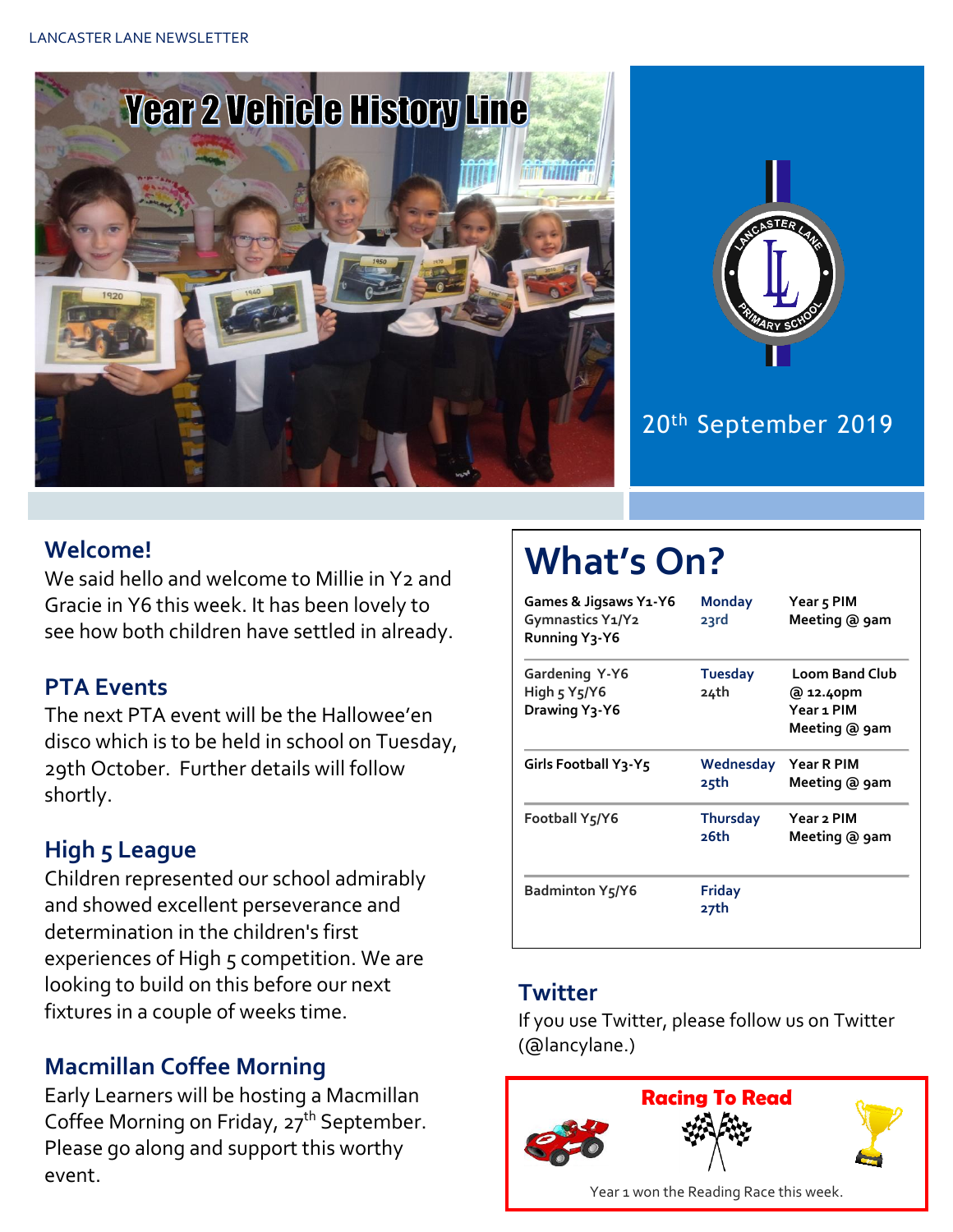#### **Jeans for Genes Day**

Thank you for your support for Jeans for Genes day. The amount raised was over £213!

#### **Pantomime**

The whole school will be visiting the Empire Theatre in Blackburn to see Aladdin Pantomime on Wednesday 11th December. A form requires completion on ParentMail and the payment (£10.50) will be due by Friday 11<sup>th</sup> October. Thank you.

#### **Tower Wood**

This year, our annual residential visit to Tower Wood has been arranged from the morning of Monday 30<sup>th</sup> March to the afternoon of Wednesday  $1<sup>st</sup>$  April and the cost will be £176 per child. This covers transport to and from the Lake District, accommodation, good quality home cooked food, use of specialist equipment and delivery of activities from highly qualified and specialist staff. The residential really is a marvellous experience for your children and they are guaranteed to not only learn a new skill but also something about themselves. Places will be offered Year 6 children first and an opportunity for Year 5 after on a 'first come first served' basis.

A form will be sent home via ParentMail and a nonrefundable deposit of  $\epsilon$ 10 will be required by Friday,  $4<sup>th</sup>$ October.

#### **Parent Information Meetings**

Please wait outside the relevant classroom for your Parent Information Meeting. The teacher will come out and collect you.

#### **Outside Achievements**

Isobel in Y3's football team won the Respect Award for their league and Keeleigh in Y3 won a football award for always trying her best. Well done to both of you.



Year 6 have been smudging using different art materials.



Playtimes in the sun.